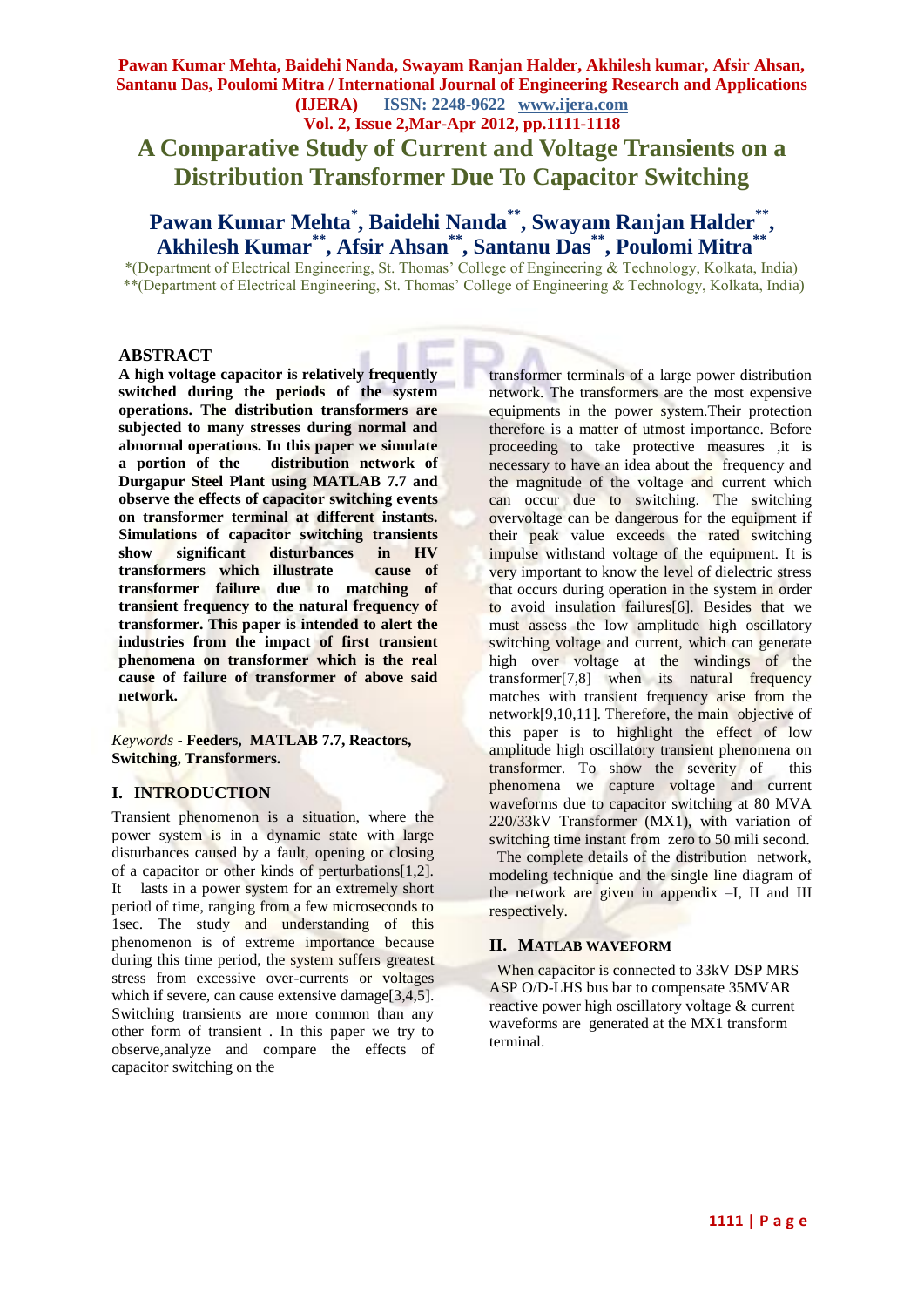

Fig.1.Fundamental Voltage (33kV) appearing at the MX1 transformer terminal (Red point indicates the instant of Switching).

# **2.1. CURRENT WAVEFORMS**

The current waveforms are shown for a complete cycle( from 0.02 second to 0.04 second as indicated by red points in the above figure) for different instant of switching.



Fig. 2.Current at MX1 transformer terminal. Switching time=0.02 second.



Fig. 3.Current at MX1 transformer terminal. Switching time=0.0225 second.



Fig. 4.Current at MX1 transformer terminal. Switching time=0.025 second.



Fig. 5.Current at MX1 transformer terminal. Switching time=0.0275 second.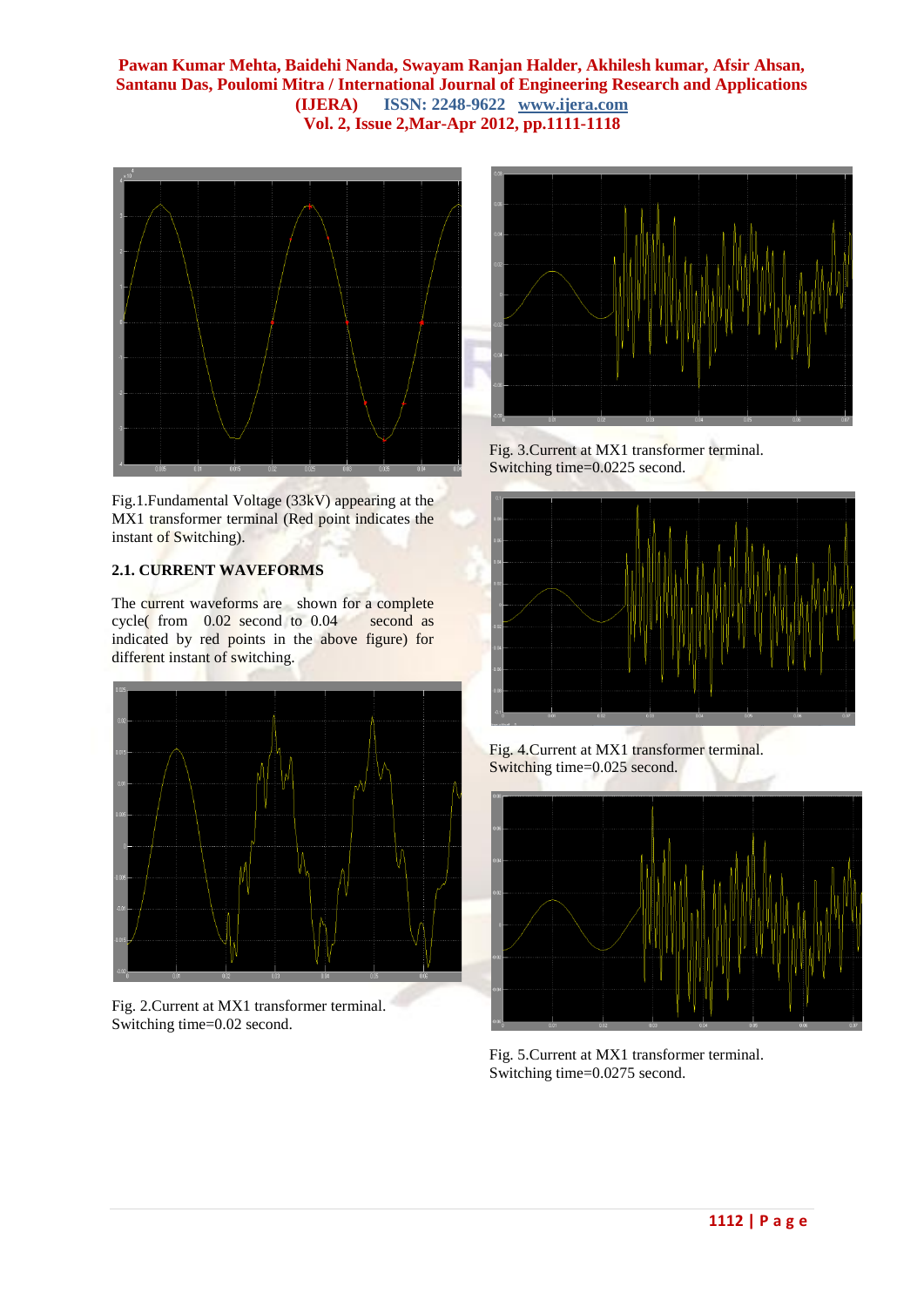

Fig. 6.Current at MX1 transformer terminal. Switching time=0.03 second.



Fig. 7.Current at MX1 transformer terminal. Switching time=0.0325second.



Fig. 8.Current at MX1 transformer terminal. Switching time=0.035second.



Fig. 9.Current at MX1 transformer terminal. Switching time=0.0375second.



Fig. 10.Current at MX1 transformer terminal. Switching time=0.04second.

### 2.2. VOLTAGE WAVEFORM

The voltage waveforms are shown for a complete cycle( from 0.02 second to 0.04 second) for different instant of switching.



Fig.11.Oscillatory voltage appearing at MX1 transformer terminal. Switching time(0.02)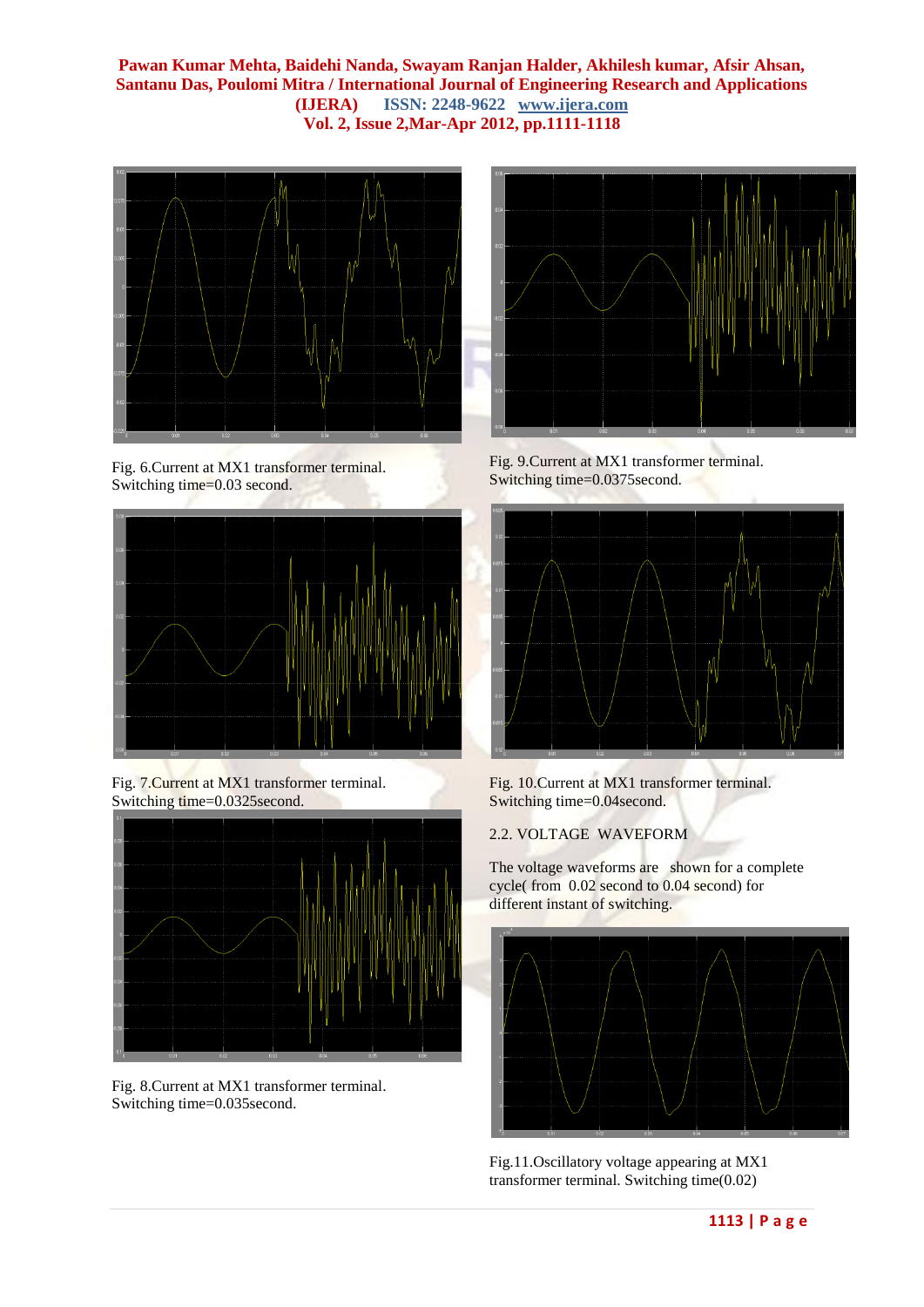

Fig.12.Oscillatory voltage appearing at MX1 transformer terminal. Switching time(0.0225)







Fig.14.Oscillatory voltage appearing at MX1 transformer terminal. Switching time(0.0275)



Fig.15.Oscillatory voltage appearing at MX1 transformer terminal. Switching time(0.03)



Fig.16.Oscillatory voltage appearing at MX1 transformer terminal. Switching time(0.0325)



Fig.17.Oscillatory voltage appearing at MX1 transformer terminal. Switching time(0.035)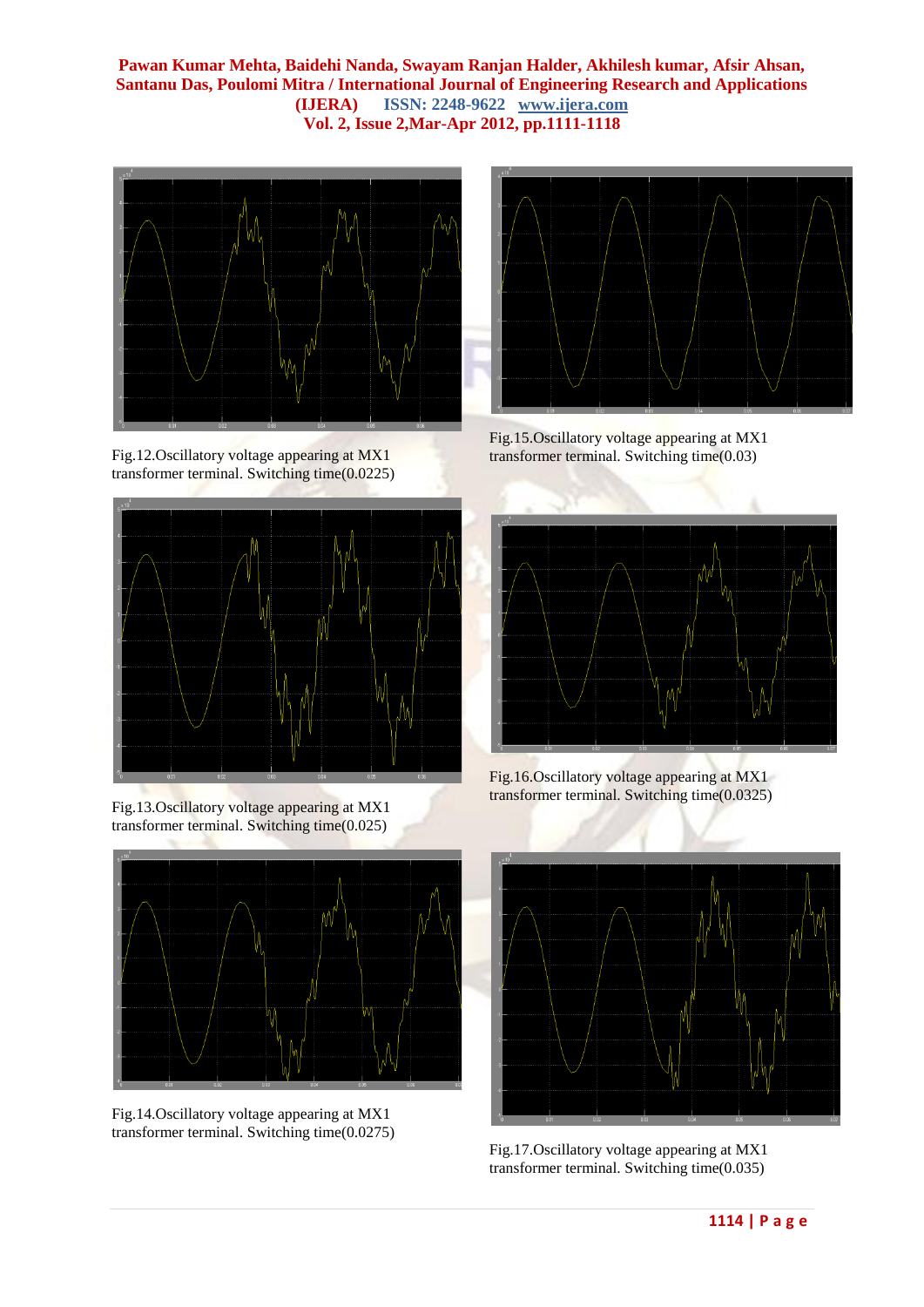

Fig.18.Oscillatory voltage appearing at MX1 transformer terminal. Switching time(0.0375)



Fig.19.Oscillatory voltage appearing at MX1 transformer terminal. Switching time(0.04).

### **III. RESULT ANALYSIS**

Terminal disturbance of 80 MVA 220/33kV distribution transformer MX1 have been investigated under the switching operation of capacitor connected to 33kV DSP MRS ASP O/D-LHS bus bar.

The developed transient voltages and current after switching of capacitor while compensating 35MVAR reactive power created high oscillatory transient overvoltage and current at the MX1 transformer terminal . The results shown indicates that arrestor protection will not affective for all types of system switching voltage and current wave-shapes. Damage of insulation from oscillatory overvoltages cannot be demonstrated by conventional dielectric tests on power transformers [12, 13]. However some action can be taken at the design level to improve winding's response to oscillatory system, which will be communicated in the companion paper.

Table.1 Key Results:

| Time of switching | Peak<br>Voltage<br>due to<br>closing of<br>capacitor<br>(kV) | <b>Maximum</b><br>Current<br>due<br>closing of<br>capacitor<br>(Amps) |
|-------------------|--------------------------------------------------------------|-----------------------------------------------------------------------|
| $t=0.02$ second*  | 33                                                           | 0.021                                                                 |
| $t=0.0225$ second | 42                                                           | 0.060                                                                 |
| $t=0.025$ second  | 46                                                           | 0.092                                                                 |
| $t=0.0275$ second | 42                                                           | 0.075                                                                 |
| $t=0.03$ second   | 33                                                           | 0.018                                                                 |
| $t=0.0325$ second | 42.                                                          | 0.065                                                                 |
| $t=0.035$ second  | 46                                                           | 0.082                                                                 |
| $t=0.0375$ second | 41                                                           | 0.068                                                                 |
| $t=0.04$ second*  | 33                                                           | 0.021                                                                 |
| $t=0.0425$ second | 42                                                           | 0.060                                                                 |

# **VI. CONCLUSION**

 The findings of the present investigation reveals that the switching events quoted earlier can generate high frequency oscillatory transient in the system which could be of concern. As the terminal voltage of the transformer remains well below the basic insulation level (BIL) in capacitor switching cases, these low amplitude oscillatory transients may easily pass on to the transformer windings resulting in severe internal voltage stresses. The reported failure of several transformers in the DSP distribution system could be attributed to these transients actually caused resonance inside the transformer which is ascertained and demonstrated by the frequency response analysis (FRA) of this transformer.

#### **VII. ACKNOWLEDGEMENT**

This research work is a part of the consultancy work offered to the Development Consultants Private Limited, Kolkata by Poulomi Mitra for failure analysis of distribution transformers at Durgapur Steel Plant(DSP) of Steel Authority of India Limited(SAIL).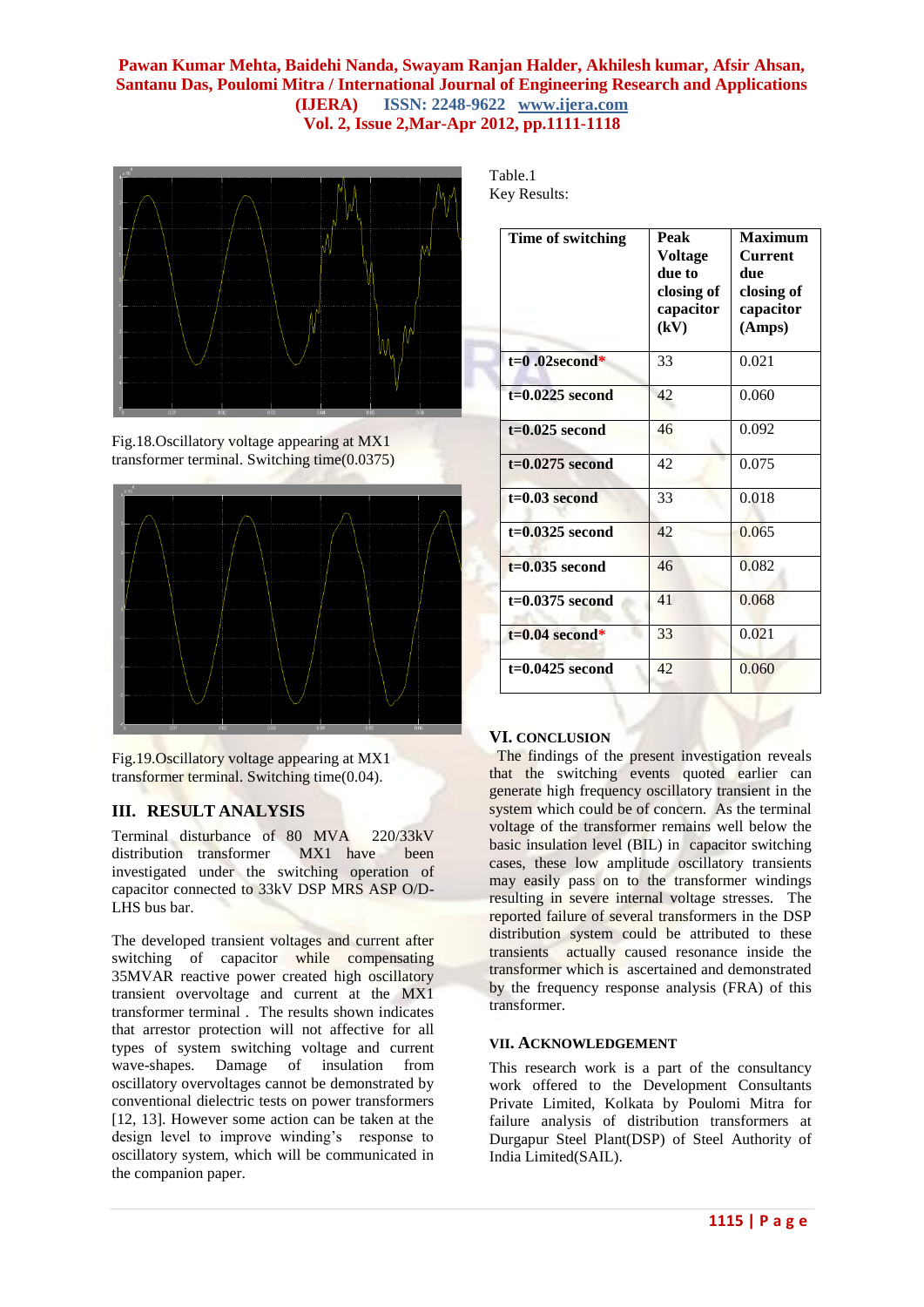#### **REFERENCES**

- **[1]** P. Mitra, A.de, A. chakarborty, Response of EHV grid transformers to system-originated oscillatory switching transients, *IEEE Transaction on Power delivery*, *27(1), January 2012, 224-235.*
- **[2]** Pawan Kumar Mehta, Tapash Debnath, Ranabir Mullick, Arijit Banerjee and Poulomi Mitra, Study and Analysis of switching Transient in the Power Distribution Network, *Int. J. on Recent Trends in Engineering and Technology*, *6(1), Nov 2011, 247- 251.*
- **[3]** Bjorn, Gustavsen, Study of Transformer Resonant Overvoltages caused by cable-Transformer High frequency Interaction, *IEEE Transaction on Power Delivery,25(2),April 2010 .*
- **[4]** Geardus chr. Paap, Abraham A.Alkema, Lou vander Sluis, Overvoltages in Power Transformers caused by No-load switching, *IEEE Transaction on Power Delivery, 10(1), January 1995.*
- **[5]** R.J Musil, G. Preininger, E. Sehopper, S. Wenger, Voltage Stresses produced by aperiodic and oscillating system over-voltages in Transformer windings, *IEEE Transactions on PAS, PAS-100(1), January 1981.*
- **[6]** Nilangawickrama, Yuriy V.serdyuk, Stanislaw M.Gubanski, High –frequency Modeling of Power Transformers for use in Frequency Response Analysis (FRA), *IEEE Transaction on Power Delivery, 23(4), October 2008.*
- **[7]** A.De, D.Debnath and A. Chakrabarti, A Study on the Impact of Low-Amplitude Oscillatory Switching Transients on Grid Connected EHV Transformer Windings in a Longitudinal Power Supply System, *IEEE Transactions on Power Delivery(USA), 24(2), April2009, 679-686.*
- **[8]** Shibuya,Y.Fujita,S.Shimomura,T, Effects of very fast transient Overvoltages on transformer, Generation, *Transmission and Distribution, IEE proceedings, 146(5) , sep1999, 459-464.*
- **[9]** A. De, A. Chakrabarti and P. Hazra, Resonant Overvoltages Produced in EHV Transformer Windings due to Power system transients, *Proceedings of the IEEE INDICON 2004, 20-22 Dec, 2004, 74-77*.
- **[10]**P. Mitra, A. De, A. Chakrabarti, Investigation on the Voltage Stresses developed on Transformer Insulation under Non-Standard Terminal Excitation, *Proceedings of IEEE TENCON 2009,*  Singapore, *23-26 Nov, 2009*.
- [11] A. De, and N. Chatterjee, Part winding resonance: Demerit of interleaved high-voltage transformer winding, *IEE Proceedings -Electric Power Applications, 147(3), May 2000, 167-174.*
- **[12]** A. De, and N. Chatterjee, Recognition of Impulse Fault Patterns in Transformers using Kohonen's Self- Organizing Feature Map, *IEEE Transactions on Power Delivery, 17(2), 2002, 489 –494.*
- [13] C. K. Roy, and J. R. Biswas, Studies on impulse behaviour of a transformer winding with simulated faults by analogue modelling, *IEE Proc. Gen. Trans. Distrib., 41(5), 1994, 401-412.*
- **[14]** A. Greenwood, *Electrical Transients in Power Systems* (John Wiley and Sons, New York).

#### **Appendix-I**

To analyze the possible transient voltage stresses that could develop on the distribution transformers under different switching events in this distribution network, the relevant portion of the DSP's power distribution network has been modeled using Matlab. The developed model helps to prepare the transient overvoltage and current profiles [7] for the system, particularly at the transformer terminals [8].Analysis of these transient overvoltage and current profiles help toidentify potentially hazardous switching events [9] which may generate critical voltage stresses [10] inside the 220/33 kV transformers. All substation equipments were modeled by lumped parameter modeling approach. *Transformer Model*

The transformers are capacitively modeled [11,12]. It should be noted that modeling of a transformer by capacitive model (which is justified for an interval of time of a few miliseconds)permits to determine the voltage at the transformer terminals. *Feeder Model*

The Feeders are modeled using PI modeling technique of single section with suitable transpositions .

#### *Circuit Breaker and Isolator Model*

Circuit Breakers and Isolators are modeled in the form of voltage and/or time dependent switches along with lumped capacitances (primarily contributed by bushing capacitance) as PI sections. The effect of arc resistance is considered. Shunt capacitive effect is much pronounced in circuit breaker than isolator.

#### *Bus-Bar Model*

Bus Bars are modeled by ladder networks with series resistance and inductances and shunt capacitances. Each ofthe ladder section usually corresponds to a section of 5 or 10 meters of bus length. The inductance and the capacitance of the cells are selected on the basis of the surge impedance of bus-bars.

#### *Static Capacitor Bank Model*

It is modeled as set of parallel-grounded capacitors of suitable values connected at the bus bar. Switching of capacitor banks have been modeled by placement of time controlled switches.

#### *Reactor model*

Reactors are modeled by their equivalent inductances along with resistances.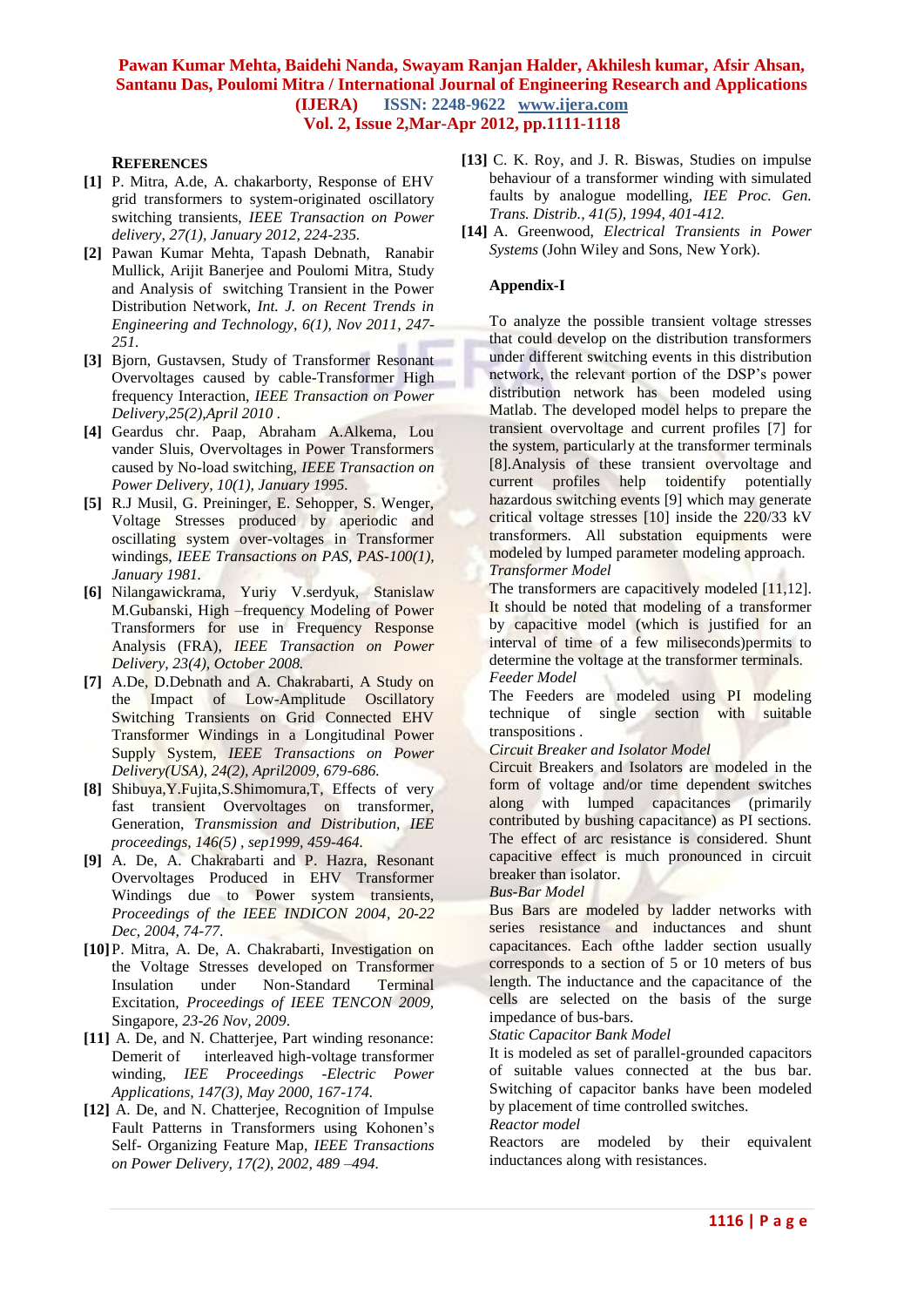#### *Generator model*

Model of the generators have been assumed to have the magnitude of constant voltage behind the d-axis transient reactance. Q-axis transient flux linkage has been assumed to be small and has been neglected.

#### **Appendix-II**

A number of 33 kV sub-stations: MRS DSP Indoor  $(I/D)$  -I, II and III, MRS DSP Outdoor  $(O/D)$  - I, II and III, MRS ASP O/D - I, II, Punabad - LHS  $\&$ RHS, Sajaria – LHS & RHS, New Sajaria – I, II, III & IV and ASP handle a total load of 243.14

MW including export to DVC. Out of this total load, DSP load alone is 143.14 MW, ASP load is 72MW and export to DVC is 28 MW. The power distribution is through 33kV outgoing feeders from these substations. Major equipments installed in the network are as below:

a) 5 Nos. 80 MVA, 220/33KV, YNyn0 transformer with solidly grounded neutral and provided with ±10% OLTC. The transformer MX1 is connected to DSP MRS DSP I/D-3 33kV

bus, MX2 is operated on DSP MRS DSP I/D-1 33kVbus,MX3 and MX4 are connected to DSP MRS ASP O/D-LHS 33kV Bus, MX5 is connected to DSP MRS ASP O/D-RHS 33kV bus and MX6 is operated on DSP MRS DSP-O/D-1 33 kV bus.

b) 7 nos.  $1.5 \sim 2.5$  MVAR VAR compensating Static Capacitor Banks at various buses. c) 10 nos. 25/40 MVAR Series Reactors.

d) 2 Nos. 11.5 KV, 68 MW, 0.8 p.f. (lag) Synchronous Generators.

e) 28 nos feeders of rated voltages 220/33/132 kV, where four feeders ASP FDR-1, ASP FDR-2, ASP FDR-3 &ASP FDR-4 are connected to 33 kV DSP MRS ASP O/D –RHS & LHS Bus Bars and

f) A number of circuit breakers of rated voltages 220/245/460/1050kV,33/36/75/170kV corresponding continuous current and rupturing current ratings.